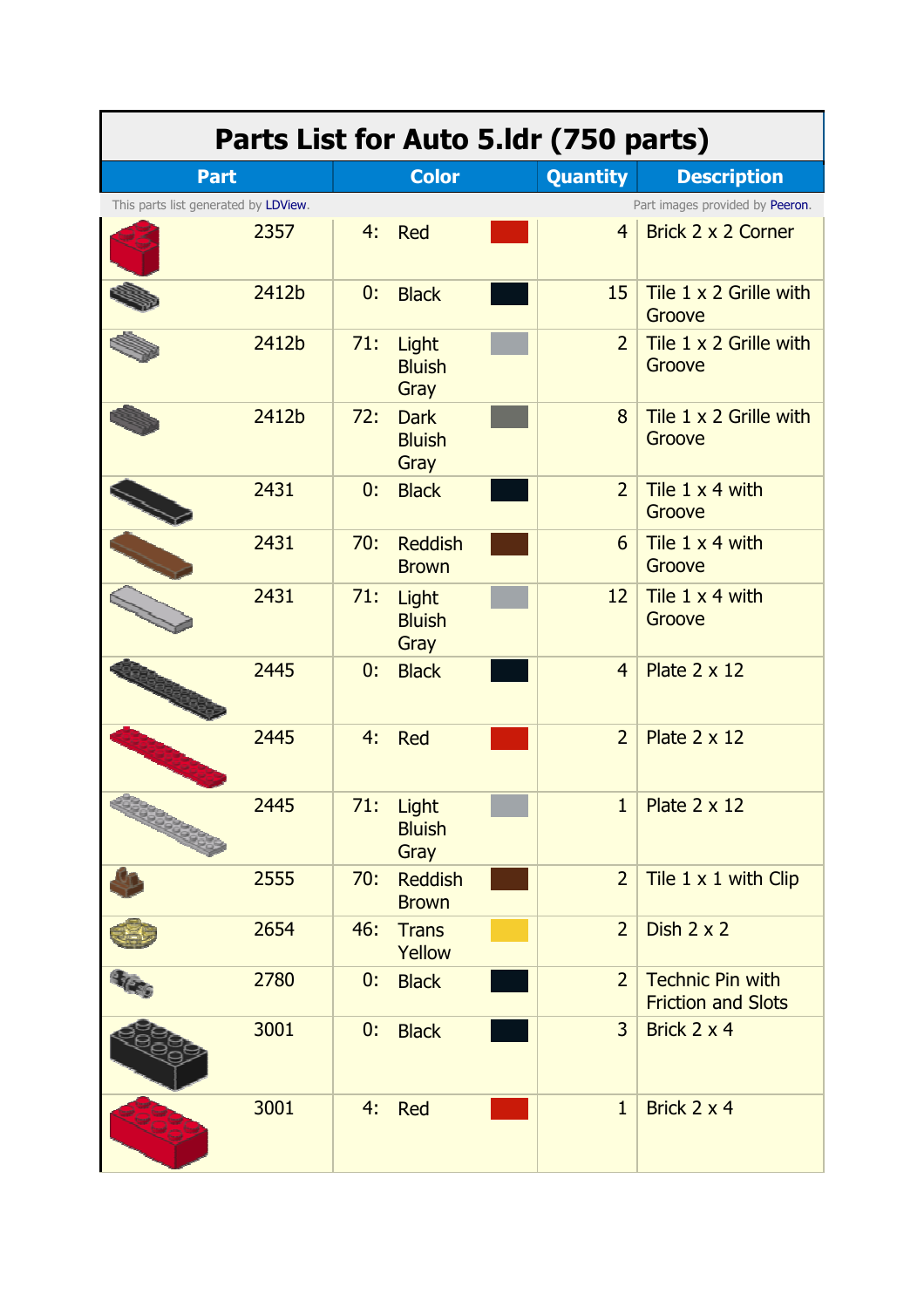| Parts List for Auto 5.1dr (750 parts) |       |     |                                |  |                  |                                      |  |  |
|---------------------------------------|-------|-----|--------------------------------|--|------------------|--------------------------------------|--|--|
| <b>Part</b>                           |       |     | <b>Color</b>                   |  | <b>Quantity</b>  | <b>Description</b>                   |  |  |
|                                       | 3001  | 70: | <b>Reddish</b><br><b>Brown</b> |  | $\overline{2}$   | Brick 2 x 4                          |  |  |
|                                       | 3002  | 4:  | Red                            |  | $\overline{2}$   | Brick 2 x 3                          |  |  |
|                                       | 3003  | 0:  | <b>Black</b>                   |  | $\mathbf{1}$     | Brick 2 x 2                          |  |  |
|                                       | 30039 | 0:  | <b>Black</b>                   |  | $\overline{4}$   | $=$ Tile 1 x 1 with<br>Groove        |  |  |
|                                       | 30039 | 25: | Orange                         |  | 14               | $=$ Tile 1 x 1 with<br>Groove        |  |  |
|                                       | 30039 | 70: | <b>Reddish</b><br><b>Brown</b> |  | 19               | $=$ Tile 1 $\times$ 1 with<br>Groove |  |  |
|                                       | 30039 | 71: | Light<br><b>Bluish</b><br>Gray |  | $\mathbf{1}$     | $=$ Tile 1 x 1 with<br>Groove        |  |  |
|                                       | 3004  | 0:  | <b>Black</b>                   |  | $6\overline{6}$  | Brick 1 x 2                          |  |  |
|                                       | 3004  | 4:  | Red                            |  | $6 \overline{6}$ | Brick 1 x 2                          |  |  |
|                                       | 3005  | 0:  | <b>Black</b>                   |  | 9 <sup>°</sup>   | Brick 1 x 1                          |  |  |
|                                       | 3005  | 4:  | Red                            |  | 8                | Brick 1 x 1                          |  |  |
|                                       | 3005  | 71: | Light<br><b>Bluish</b><br>Gray |  | 8                | Brick 1 x 1                          |  |  |
|                                       | 3007  | 4:  | <b>Red</b>                     |  | $\overline{2}$   | Brick 2 x 8                          |  |  |
| <b>RECEIPTO</b>                       | 3008  | 0:  | <b>Black</b>                   |  | $\mathbf{1}$     | Brick 1 x 8                          |  |  |
|                                       | 3008  | 4:  | <b>Red</b>                     |  | $\mathbf{1}$     | Brick 1 x 8                          |  |  |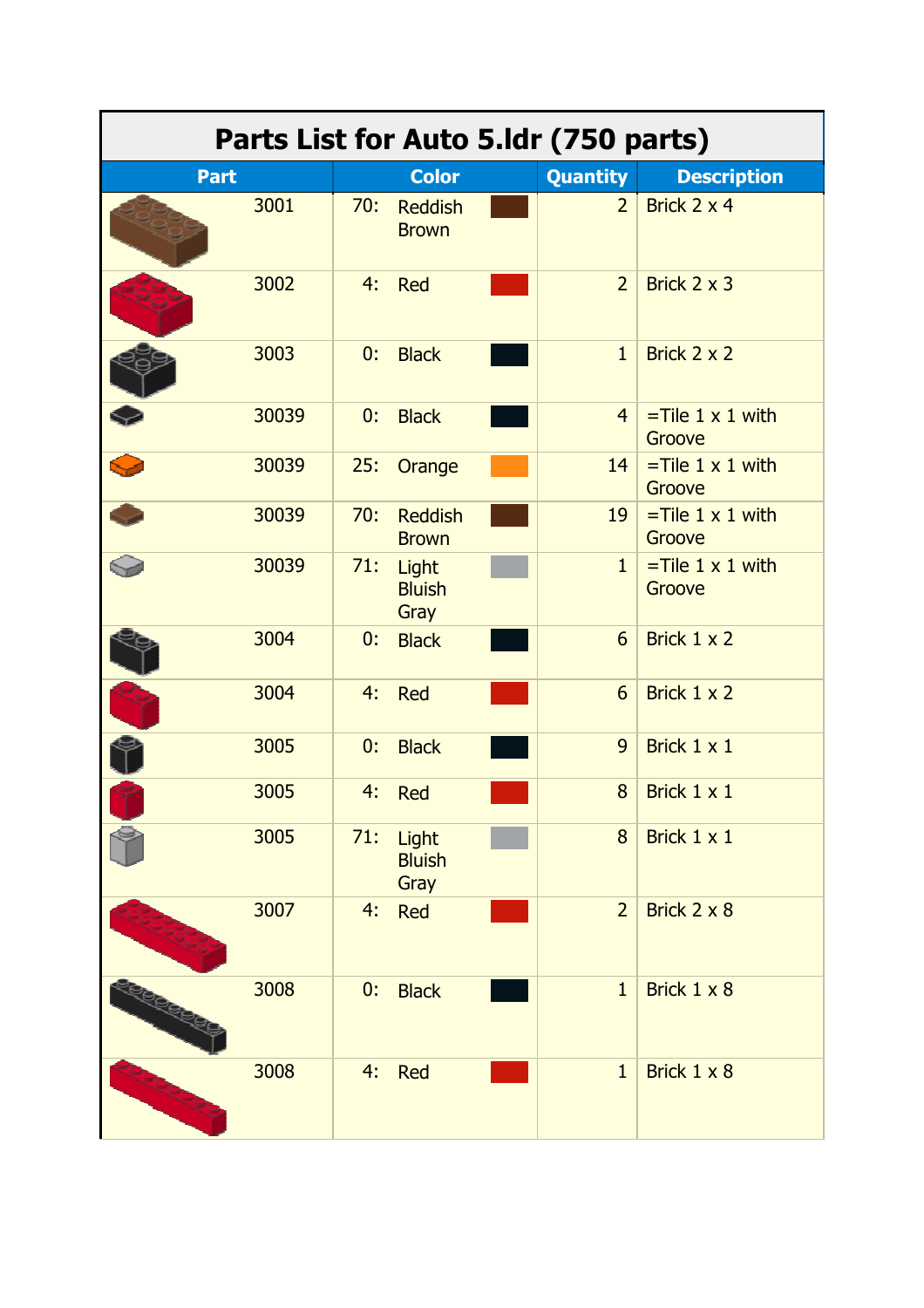| Parts List for Auto 5.1dr (750 parts) |      |     |                                      |  |                 |                    |  |  |
|---------------------------------------|------|-----|--------------------------------------|--|-----------------|--------------------|--|--|
| <b>Part</b>                           |      |     | <b>Color</b>                         |  | <b>Quantity</b> | <b>Description</b> |  |  |
|                                       | 3008 | 70: | <b>Reddish</b><br><b>Brown</b>       |  | 12              | Brick 1 x 8        |  |  |
|                                       | 3009 | 0:  | <b>Black</b>                         |  | 5               | Brick 1 x 6        |  |  |
|                                       | 3010 | 0:  | <b>Black</b>                         |  | 13              | Brick 1 x 4        |  |  |
|                                       | 3010 | 70: | <b>Reddish</b><br><b>Brown</b>       |  | $\mathbf{1}$    | Brick 1 x 4        |  |  |
|                                       | 3020 | 0:  | <b>Black</b>                         |  | $\overline{4}$  | Plate 2 x 4        |  |  |
|                                       | 3020 | 4:  | <b>Red</b>                           |  | 12              | Plate 2 x 4        |  |  |
|                                       | 3020 | 28: | <b>Dark</b><br>Tan                   |  | $\overline{4}$  | Plate 2 x 4        |  |  |
|                                       | 3020 | 72: | <b>Dark</b><br><b>Bluish</b><br>Gray |  | $\overline{2}$  | Plate 2 x 4        |  |  |
|                                       | 3021 | 4:  | <b>Red</b>                           |  | $\overline{4}$  | Plate $2 \times 3$ |  |  |
|                                       | 3022 | 4:  | Red                                  |  | $\overline{4}$  | Plate 2 x 2        |  |  |
|                                       | 3023 | 0:  | <b>Black</b>                         |  | $\overline{7}$  | Plate $1 \times 2$ |  |  |
|                                       | 3023 | 4:  | Red                                  |  | 5               | Plate $1 \times 2$ |  |  |
|                                       | 3023 | 25: | Orange                               |  | 6               | Plate $1 \times 2$ |  |  |
|                                       | 3023 | 70: | <b>Reddish</b><br><b>Brown</b>       |  | $\overline{3}$  | Plate $1 \times 2$ |  |  |
|                                       | 3031 | 0:  | <b>Black</b>                         |  | $\mathbf{1}$    | Plate 4 x 4        |  |  |
|                                       | 3031 | 28: | <b>Dark</b><br>Tan                   |  | $\overline{2}$  | Plate 4 x 4        |  |  |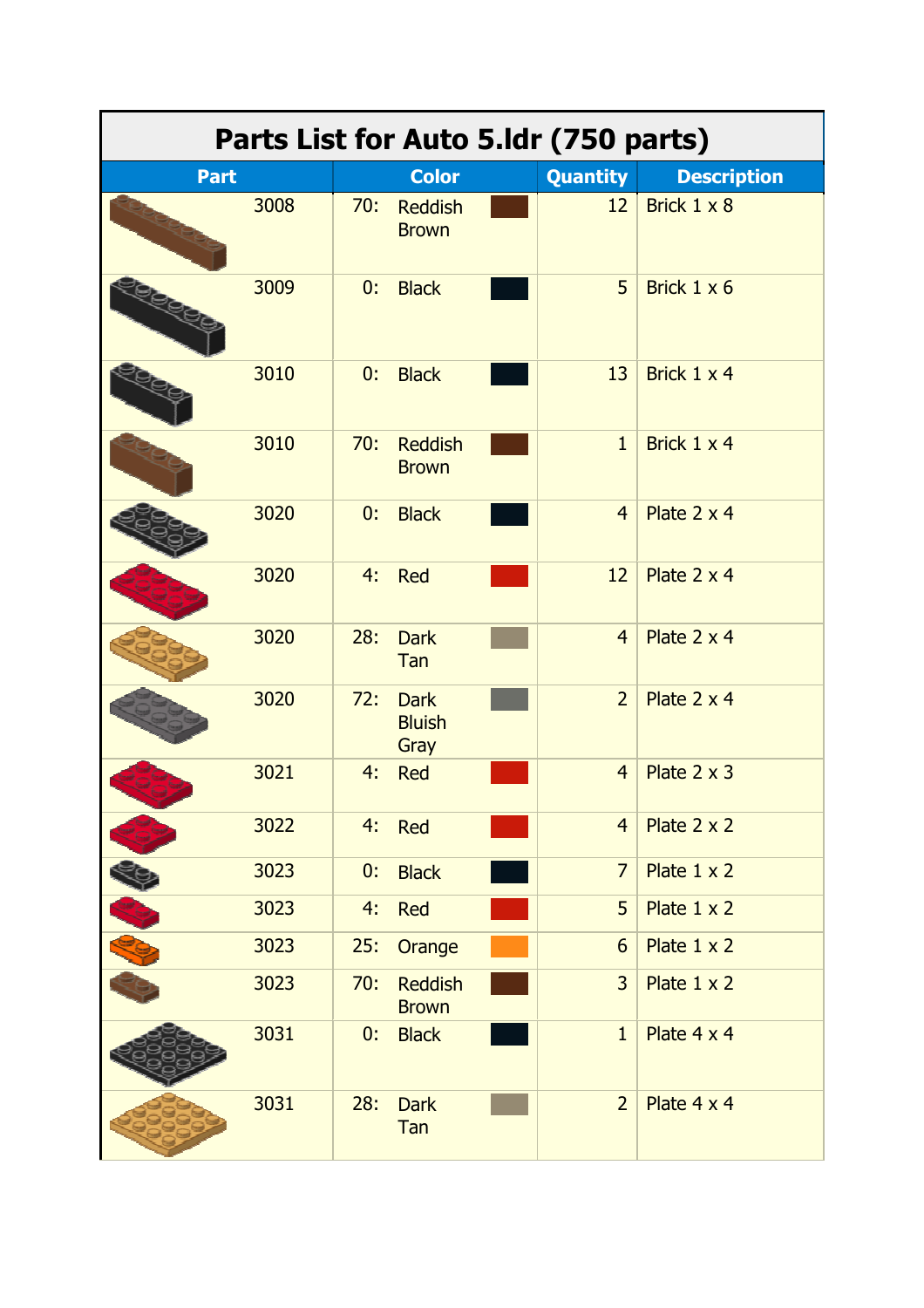| Parts List for Auto 5.Idr (750 parts) |        |     |                                |  |                 |                                                             |  |  |
|---------------------------------------|--------|-----|--------------------------------|--|-----------------|-------------------------------------------------------------|--|--|
| <b>Part</b>                           |        |     | <b>Color</b>                   |  | <b>Quantity</b> | <b>Description</b>                                          |  |  |
|                                       | 3034   | 4:  | Red                            |  | $\overline{3}$  | Plate $2 \times 8$                                          |  |  |
|                                       | 3034   | 70: | <b>Reddish</b><br><b>Brown</b> |  | $\overline{4}$  | Plate $2 \times 8$                                          |  |  |
|                                       | 3034   | 71: | Light<br><b>Bluish</b><br>Gray |  | $\overline{4}$  | Plate $2 \times 8$                                          |  |  |
|                                       | 3035   | 28: | <b>Dark</b><br>Tan             |  | $\overline{4}$  | Plate 4 x 8                                                 |  |  |
|                                       | 3036   | 4:  | Red                            |  | $\overline{2}$  | Plate $6 \times 8$                                          |  |  |
|                                       | 3036   | 28: | <b>Dark</b><br>Tan             |  | $\mathbf{1}$    | Plate $6 \times 8$                                          |  |  |
|                                       | 30367a | 0:  | <b>Black</b>                   |  | $\overline{2}$  | Cylinder 2 x 2 with<br>Dome Top with<br><b>Blocked Stud</b> |  |  |
|                                       | 3037   | 0:  | <b>Black</b>                   |  | $\overline{4}$  | Slope Brick 45 2 x 4                                        |  |  |
|                                       | 3039   | 0:  | <b>Black</b>                   |  | 11              | Slope Brick 45 2 x 2                                        |  |  |
|                                       | 3040b  | 0:  | <b>Black</b>                   |  | 12              | Slope Brick 45 2 x 1                                        |  |  |
|                                       | 30414  | 0:  | <b>Black</b>                   |  | 12              | Brick 1 x 4 with<br><b>Studs on Side</b>                    |  |  |
|                                       | 30414  | 4:  | <b>Red</b>                     |  | 12              | Brick 1 x 4 with<br><b>Studs on Side</b>                    |  |  |
|                                       | 3068b  | 0:  | <b>Black</b>                   |  | 21              | Tile $2 \times 2$ with<br>Groove                            |  |  |
|                                       | 3068b  | 19: | Tan                            |  | $\mathbf{1}$    | Tile $2 \times 2$ with<br>Groove                            |  |  |
|                                       | 3069b  | 0:  | <b>Black</b>                   |  | $\overline{2}$  | Tile $1 \times 2$ with<br>Groove                            |  |  |
|                                       | 3069b  | 4:  | <b>Red</b>                     |  | $\overline{2}$  | Tile 1 x 2 with<br>Groove                                   |  |  |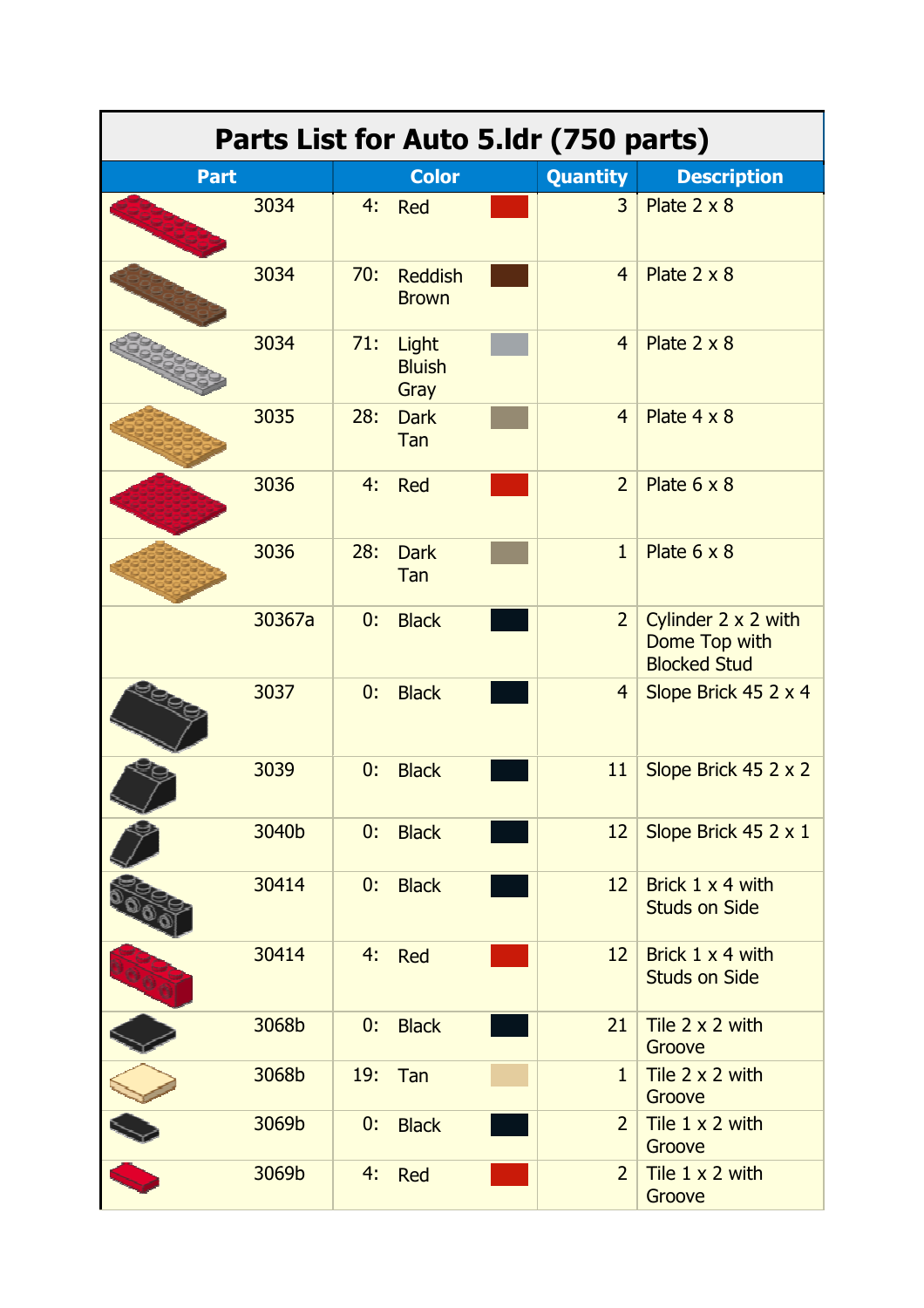|             |       |     |                                | Parts List for Auto 5.1dr (750 parts) |                                                                   |
|-------------|-------|-----|--------------------------------|---------------------------------------|-------------------------------------------------------------------|
| <b>Part</b> |       |     | <b>Color</b>                   | <b>Quantity</b>                       | <b>Description</b>                                                |
|             | 3069b | 15: | White                          | 1                                     | Tile $1 \times 2$ with<br>Groove                                  |
|             | 3069b | 70: | <b>Reddish</b><br><b>Brown</b> | $\overline{4}$                        | Tile $1 \times 2$ with<br>Groove                                  |
|             | 3069b | 71: | Light<br><b>Bluish</b><br>Gray | 8                                     | Tile $1 \times 2$ with<br>Groove                                  |
|             | 32019 | 0:  | <b>Black</b>                   | $\overline{4}$                        | Tyre 20/ 64 x 37 S                                                |
|             | 32020 | 71: | Light<br><b>Bluish</b><br>Gray | $\overline{4}$                        | Wheel Rim $18 \times 37$<br>with 6 Pegholes and<br>Long Axle Bush |
|             | 32062 | 0:  | <b>Black</b>                   | $\mathbf{1}$                          | <b>Technic Axle 2</b><br><b>Notched</b>                           |
|             | 3245a | 0:  | <b>Black</b>                   | $\overline{2}$                        | Brick $1 \times 2 \times 2$                                       |
|             | 3298  | 4:  | Red                            | $\overline{4}$                        | Slope Brick 33 3 x 2                                              |
|             | 33243 | 4:  | Red                            | 30                                    | Brick $1 \times 3 \times 2$<br><b>Curved Top</b>                  |
|             | 3460  | 0:  | <b>Black</b>                   | 16                                    | Plate $1 \times 8$                                                |
|             | 3460  | 71: | Light<br><b>Bluish</b><br>Gray | $\mathbf{1}$                          | Plate $1 \times 8$                                                |
|             | 3623  | 0:  | <b>Black</b>                   | 8                                     | Plate $1 \times 3$                                                |
|             | 3665  | 0:  | <b>Black</b>                   | 22                                    | Slope Brick 45 2 x 1<br><b>Inverted</b>                           |
|             | 3666  | 0:  | <b>Black</b>                   | 5                                     | Plate $1 \times 6$                                                |
|             | 3666  | 4:  | <b>Red</b>                     | $\overline{3}$                        | Plate $1 \times 6$                                                |
|             | 3666  | 71: | Light<br><b>Bluish</b><br>Gray | $\overline{2}$                        | Plate $1 \times 6$                                                |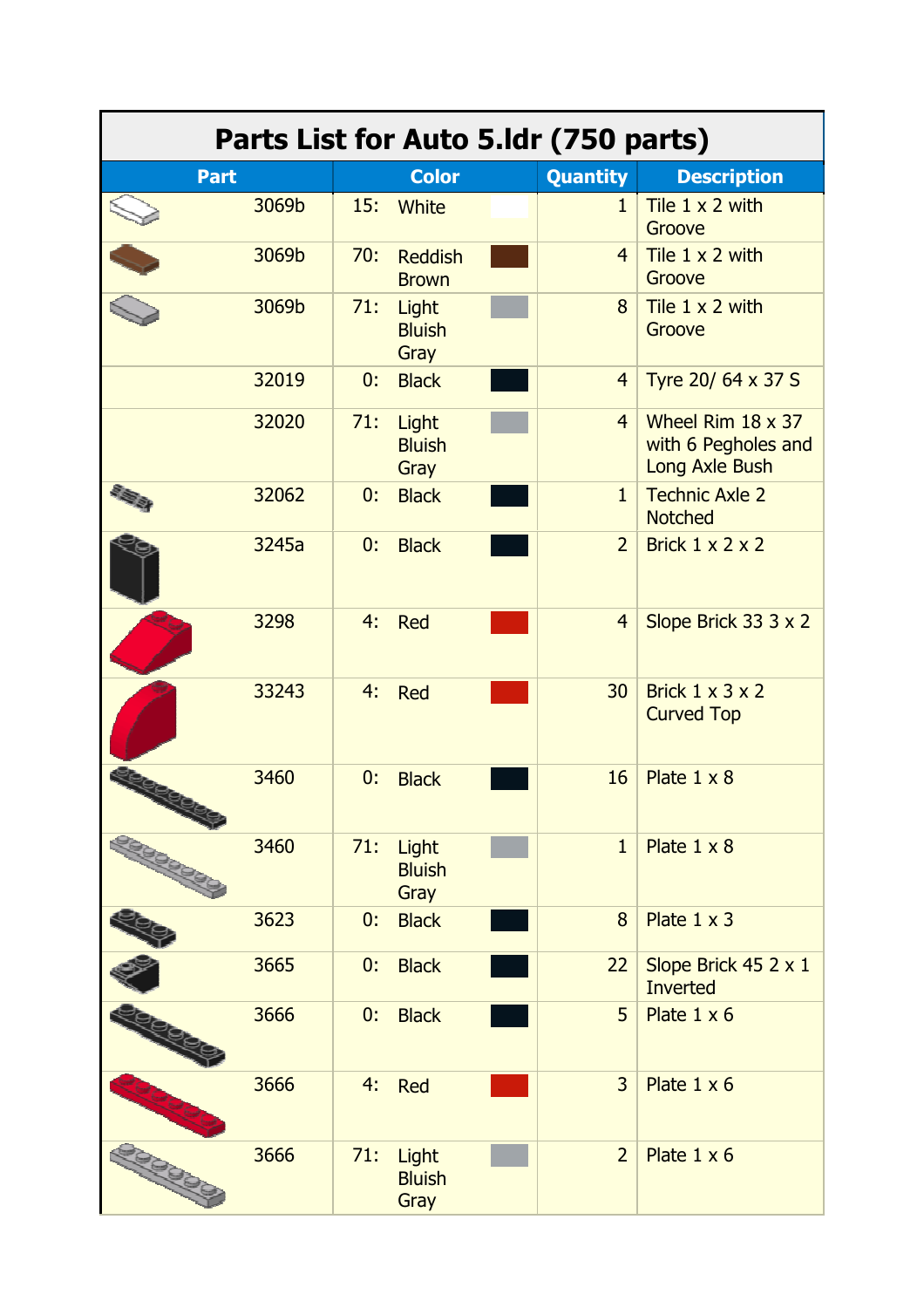| Parts List for Auto 5.1dr (750 parts) |         |     |                                |  |                 |                                                                   |  |  |
|---------------------------------------|---------|-----|--------------------------------|--|-----------------|-------------------------------------------------------------------|--|--|
| <b>Part</b>                           |         |     | <b>Color</b>                   |  | <b>Quantity</b> | <b>Description</b>                                                |  |  |
| View on<br>Peeron.com                 | 3680c01 | 0:  | <b>Black</b>                   |  | $\overline{4}$  | Turntable 2 x 2<br>Plate (Complete)                               |  |  |
|                                       | 3700    | 71: | Light<br><b>Bluish</b><br>Gray |  | $\overline{4}$  | Technic Brick 1 x 2<br>with Hole                                  |  |  |
|                                       | 3701    | 71: | Light<br><b>Bluish</b><br>Gray |  | $\mathbf{1}$    | Technic Brick 1 x 4<br>with Holes                                 |  |  |
|                                       | 3703    | 4:  | Red                            |  | $\overline{4}$  | Technic Brick 1 x 16<br>with Holes                                |  |  |
|                                       | 3706    | 0:  | <b>Black</b>                   |  | $\overline{2}$  | <b>Technic Axle 6</b>                                             |  |  |
|                                       | 3707    | 0:  | <b>Black</b>                   |  | $\overline{2}$  | <b>Technic Axle 8</b>                                             |  |  |
|                                       | 3710    | 0:  | <b>Black</b>                   |  | 11              | Plate 1 x 4                                                       |  |  |
|                                       | 3710    | 4:  | Red                            |  | $\overline{2}$  | Plate 1 x 4                                                       |  |  |
|                                       | 3713    | 71: | Light<br><b>Bluish</b><br>Gray |  | $\overline{4}$  | <b>Technic Bush with</b><br><b>Two Flanges</b>                    |  |  |
|                                       | 3736    | 25: | Orange                         |  | $\mathbf{1}$    | <b>Technic Pulley</b><br>Wheel 5D                                 |  |  |
|                                       | 3794a   | 0:  | <b>Black</b>                   |  | $\overline{2}$  | Plate $1 \times 2$ without<br>Groove with 1<br><b>Centre Stud</b> |  |  |
|                                       | 3794a   | 71: | Light<br><b>Bluish</b><br>Gray |  | $\mathbf{1}$    | Plate $1 \times 2$ without<br>Groove with 1<br><b>Centre Stud</b> |  |  |
|                                       | 3795    | 71: | Light<br><b>Bluish</b><br>Gray |  | $\overline{2}$  | Plate $2 \times 6$                                                |  |  |
|                                       | 3830    | 0:  | <b>Black</b>                   |  | $\overline{2}$  | Hinge Brick 1 x 4<br><b>Top</b>                                   |  |  |
|                                       | 3831    | 0:  | <b>Black</b>                   |  | $\overline{2}$  | Hinge Brick 1 x 4<br><b>Base</b>                                  |  |  |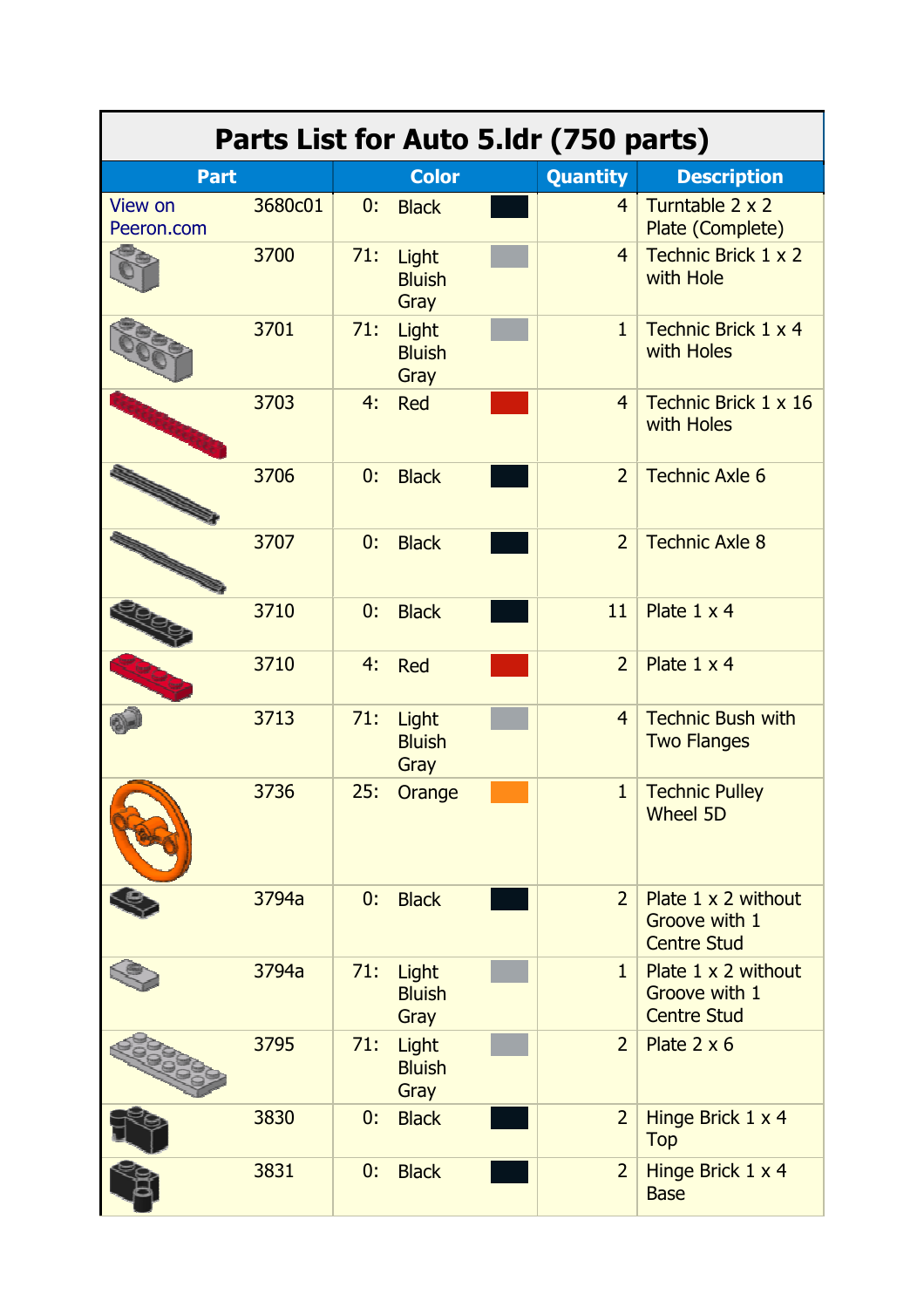| Parts List for Auto 5.ldr (750 parts) |       |      |                                  |  |                 |                                                                       |  |  |  |
|---------------------------------------|-------|------|----------------------------------|--|-----------------|-----------------------------------------------------------------------|--|--|--|
| <b>Part</b>                           |       |      | <b>Color</b>                     |  | <b>Quantity</b> | <b>Description</b>                                                    |  |  |  |
|                                       | 3832  | 0:   | <b>Black</b>                     |  | $\mathbf{1}$    | Plate 2 x 10                                                          |  |  |  |
|                                       | 3937  | 0:   | <b>Black</b>                     |  | $\mathbf{1}$    | Hinge 1 x 2 Base                                                      |  |  |  |
|                                       | 4070  | 0:   | <b>Black</b>                     |  | $\overline{2}$  | Brick $1 \times 1$ with<br><b>Headlight</b>                           |  |  |  |
|                                       | 4070  | 25:  | Orange                           |  | 36              | Brick $1 \times 1$ with<br><b>Headlight</b>                           |  |  |  |
|                                       | 4070  | 70:  | <b>Reddish</b><br><b>Brown</b>   |  | $\mathbf{1}$    | Brick 1 x 1 with<br><b>Headlight</b>                                  |  |  |  |
|                                       | 4150  | 71:  | Light<br><b>Bluish</b><br>Gray   |  | $\overline{2}$  | Tile 2 x 2 Round                                                      |  |  |  |
|                                       | 4150  | 191: | <b>Bright</b><br>Light<br>Orange |  | $\overline{2}$  | Tile 2 x 2 Round                                                      |  |  |  |
|                                       | 4162  | 4:   | <b>Red</b>                       |  | $\overline{2}$  | Tile $1 \times 8$                                                     |  |  |  |
|                                       | 4162  | 70:  | <b>Reddish</b><br><b>Brown</b>   |  | 6               | Tile $1 \times 8$                                                     |  |  |  |
|                                       | 41747 | 0:   | <b>Black</b>                     |  | $\overline{2}$  | Wedge 2 x 6 Double<br><b>Right</b>                                    |  |  |  |
|                                       | 41748 | 0:   | <b>Black</b>                     |  | $\overline{2}$  | Wedge 2 x 6 Double<br>Left                                            |  |  |  |
|                                       | 41767 | 0:   | <b>Black</b>                     |  | $\overline{4}$  | Wedge 4 x 2 Right                                                     |  |  |  |
|                                       | 41768 | 0:   | <b>Black</b>                     |  | $\overline{4}$  | Wedge 4 x 2 Left                                                      |  |  |  |
|                                       | 42022 | 70:  | <b>Reddish</b><br><b>Brown</b>   |  | $\overline{2}$  | <b>Slope Brick Curved</b><br>6x1                                      |  |  |  |
|                                       | 42060 | 4:   | <b>Red</b>                       |  | $\mathbf{1}$    | Wedge $12 \times 3 \times 1$<br><b>Double Rounded</b><br><b>Right</b> |  |  |  |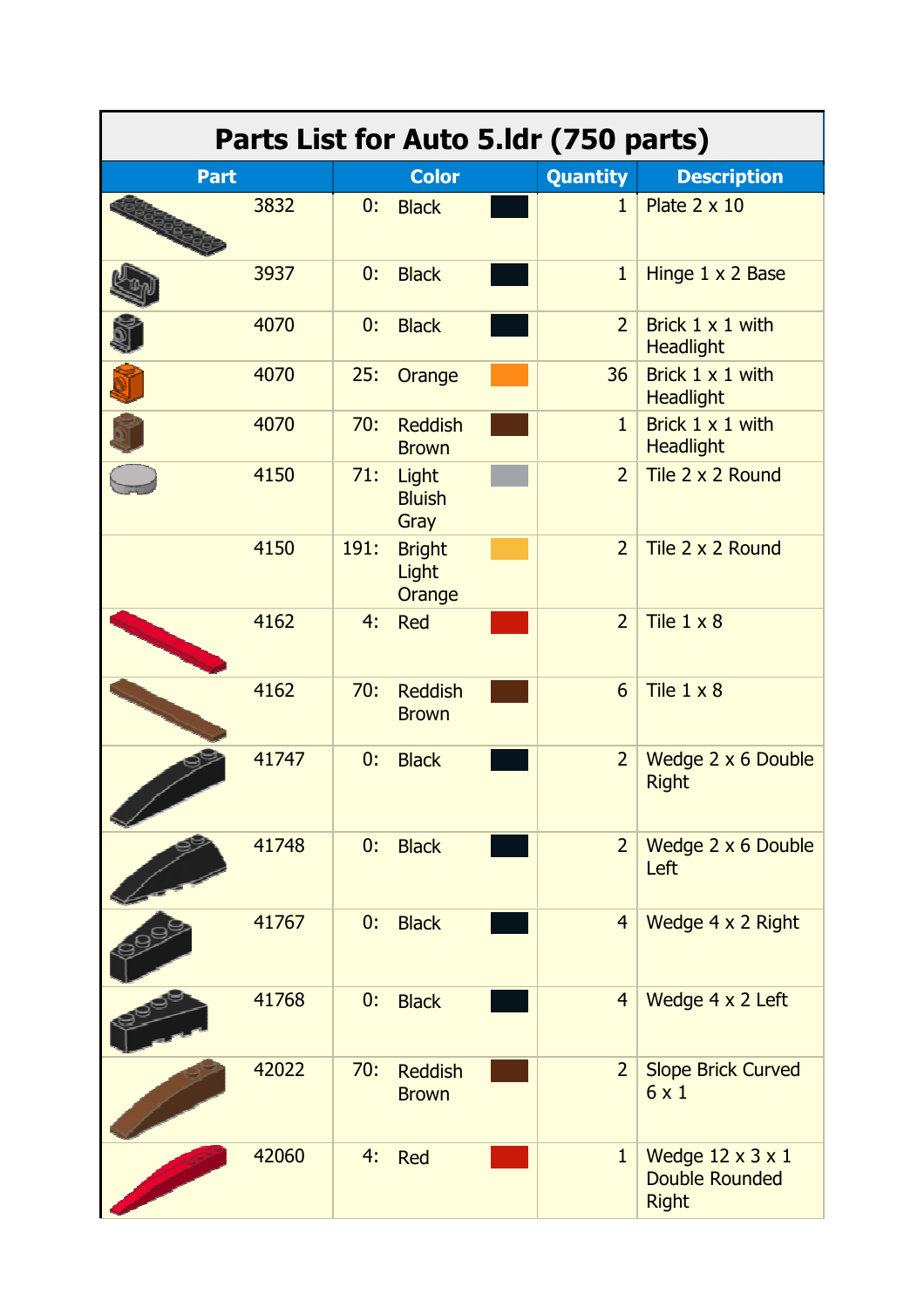| Parts List for Auto 5.1dr (750 parts) |       |     |                                |  |                 |                                                                  |  |  |
|---------------------------------------|-------|-----|--------------------------------|--|-----------------|------------------------------------------------------------------|--|--|
| <b>Part</b>                           |       |     | <b>Color</b>                   |  | <b>Quantity</b> | <b>Description</b>                                               |  |  |
|                                       | 42061 | 4:  | <b>Red</b>                     |  | $\mathbf{1}$    | Wedge $12 \times 3 \times 1$<br><b>Double Rounded</b><br>Left    |  |  |
|                                       | 4210a | 71: | Light<br><b>Bluish</b><br>Gray |  | $\overline{2}$  | <b>Minifig Tool Hose</b><br><b>Nozzle with Handle</b>            |  |  |
|                                       | 43710 | 0:  | <b>Black</b>                   |  | $\mathbf{1}$    | Slope Brick 2 x 4<br><b>Triple Left</b>                          |  |  |
|                                       | 43711 | 0:  | <b>Black</b>                   |  | $\mathbf{1}$    | Slope Brick 2 x 4<br><b>Triple Right</b>                         |  |  |
|                                       | 4477  | 0:  | <b>Black</b>                   |  | $\overline{2}$  | Plate $1 \times 10$                                              |  |  |
|                                       | 4477  | 4:  | Red                            |  | $\mathbf{1}$    | Plate $1 \times 10$                                              |  |  |
|                                       | 4592  | 4:  | <b>Red</b>                     |  | $\overline{2}$  | <b>Hinge Control Stick</b><br><b>Base</b>                        |  |  |
|                                       | 4593  | 0:  | <b>Black</b>                   |  | $\overline{2}$  | <b>Hinge Control Stick</b>                                       |  |  |
|                                       | 4599a | 0:  | <b>Black</b>                   |  | $\overline{2}$  | Tap 1 x 1 with Hole<br>in Spout                                  |  |  |
|                                       | 4599a | 71: | Light<br><b>Bluish</b><br>Gray |  | 1               | Tap 1 x 1 with Hole<br>in Spout                                  |  |  |
|                                       | 47397 | 0:  | <b>Black</b>                   |  | $\overline{2}$  | Wing $3 \times 12$ Left                                          |  |  |
|                                       | 47397 | 4:  | <b>Red</b>                     |  | 3               | Wing $3 \times 12$ Left                                          |  |  |
|                                       | 47398 | 0:  | <b>Black</b>                   |  | $\overline{2}$  | Wing 3 x 12 Right                                                |  |  |
|                                       | 47398 | 4:  | <b>Red</b>                     |  | 3               | Wing 3 x 12 Right                                                |  |  |
|                                       | 47905 | 4:  | <b>Red</b>                     |  | $\overline{2}$  | Brick 1 x 1 with<br><b>Studs on Two</b><br><b>Opposite Sides</b> |  |  |
|                                       | 50746 | 0:  | <b>Black</b>                   |  | $\mathbf{1}$    | $=$ Slope Brick 31 1 x                                           |  |  |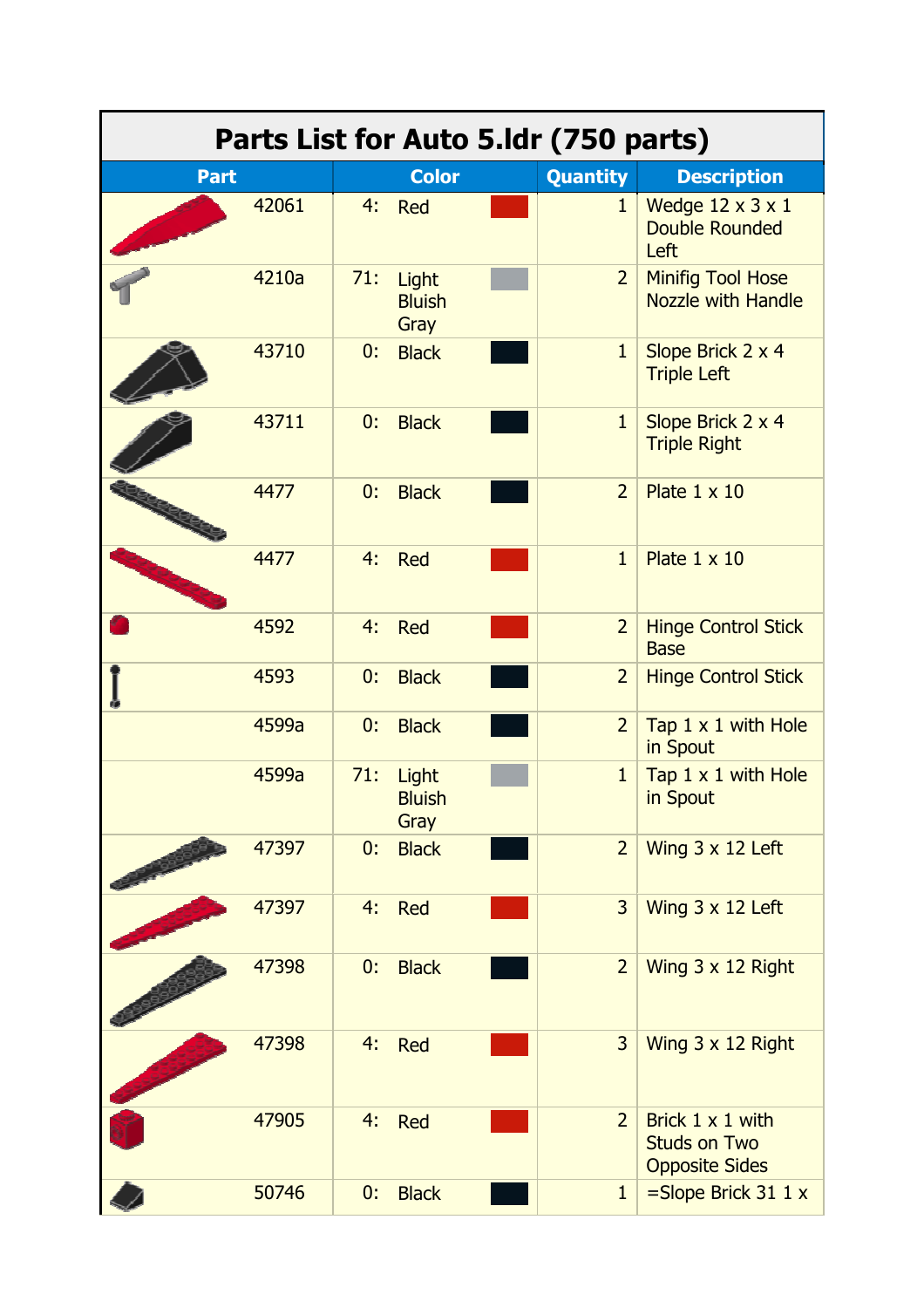|                  |       |      |                                | Parts List for Auto 5.1dr (750 parts) |                                                                       |
|------------------|-------|------|--------------------------------|---------------------------------------|-----------------------------------------------------------------------|
| <b>Part</b>      |       |      | <b>Color</b>                   | <b>Quantity</b>                       | <b>Description</b>                                                    |
|                  |       |      |                                |                                       | $1 \times 0.667$                                                      |
|                  | 50746 | 4:   | Red                            | 12                                    | $=$ Slope Brick 31 1 x<br>$1 \times 0.667$                            |
|                  | 50955 | 0:   | <b>Black</b>                   | $\mathbf{1}$                          | Wedge $10 \times 3 \times 1$<br><b>Double Rounded</b><br>Left         |
|                  | 50956 | 0:   | <b>Black</b>                   | $\mathbf{1}$                          | Wedge $10 \times 3 \times 1$<br><b>Double Rounded</b><br><b>Right</b> |
|                  | 59443 | 0:   | <b>Black</b>                   | $\mathbf{1}$                          | <b>Technic Axle Joiner</b><br><b>Inline Smooth</b>                    |
|                  | 6005  | 71:  | Light<br><b>Bluish</b><br>Gray | $\overline{2}$                        | Arch $1 \times 3 \times 2$ with<br><b>Curved Top</b>                  |
|                  | 60479 | 4:   | Red                            | $\mathbf{1}$                          | Plate $1 \times 12$                                                   |
|                  | 60479 | 308: | <b>Dark</b><br><b>Brown</b>    | $\overline{2}$                        | Plate $1 \times 12$                                                   |
|                  | 60481 | 0:   | <b>Black</b>                   | 8                                     | Slope Brick 65 2 x 1<br>x <sub>2</sub>                                |
|                  | 6060  | 0:   | <b>Black</b>                   | 12                                    | Arch $1 \times 6 \times 3 \& 1/3$<br>with Curved Top                  |
|                  | 6091  | 0:   | <b>Black</b>                   | $\overline{2}$                        | Brick $2 \times 1 \times 1$ &<br>1/3 with Curved<br>Top               |
|                  | 6091  | 19:  | Tan                            | $\overline{4}$                        | Brick $2 \times 1 \times 1$ &<br>1/3 with Curved<br><b>Top</b>        |
|                  | 6091  | 71:  | Light<br><b>Bluish</b><br>Gray | $\overline{2}$                        | Brick $2 \times 1 \times 1$ &<br>1/3 with Curved<br><b>Top</b>        |
| <b>Ballinger</b> | 6112  | 0:   | <b>Black</b>                   | 11                                    | Brick $1 \times 12$                                                   |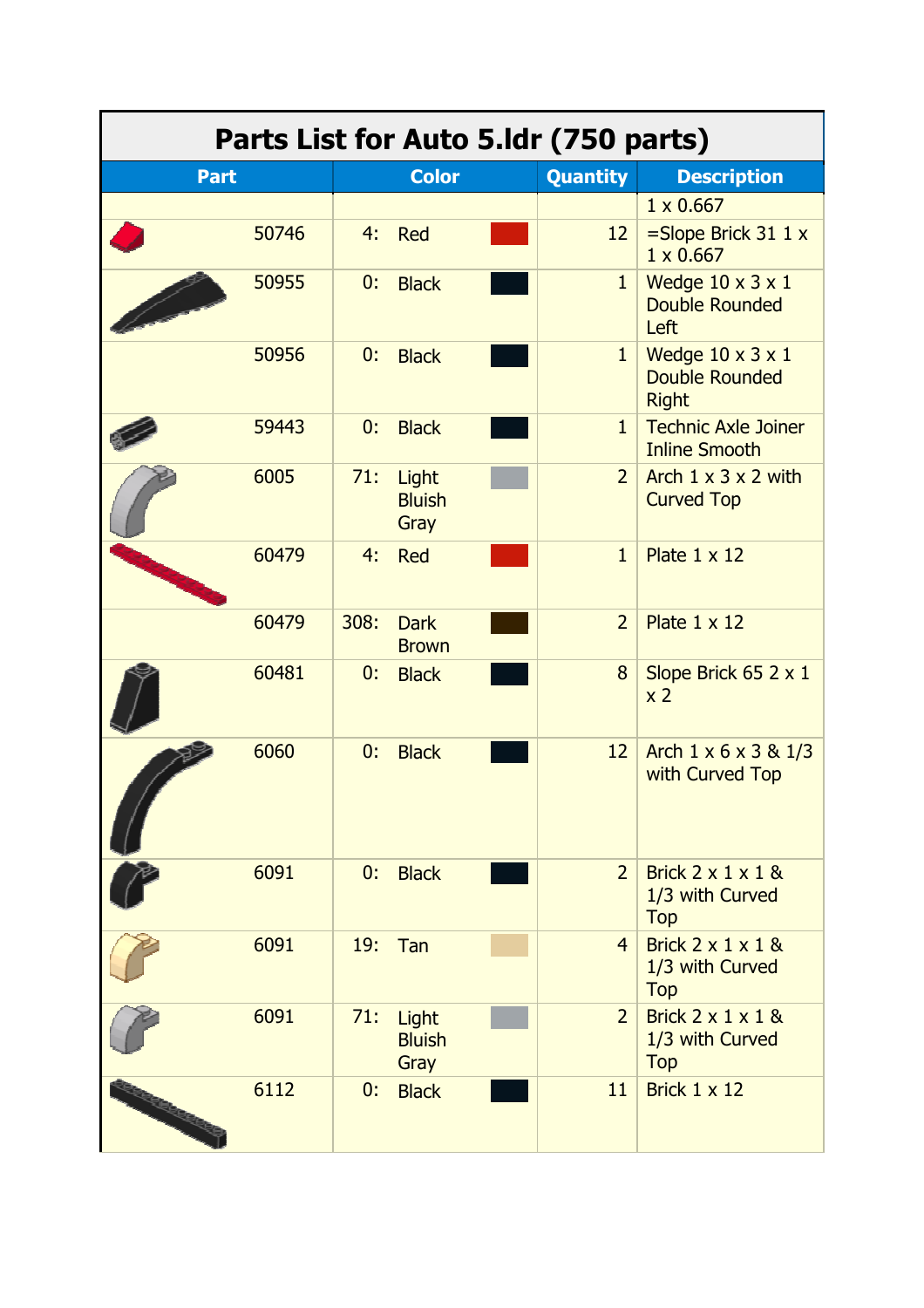| Parts List for Auto 5.1dr (750 parts) |       |      |                                |  |                |                                                                                   |  |  |
|---------------------------------------|-------|------|--------------------------------|--|----------------|-----------------------------------------------------------------------------------|--|--|
| <b>Part</b>                           |       |      | <b>Color</b>                   |  | Quantity       | <b>Description</b>                                                                |  |  |
|                                       | 6112  | 4:   | Red                            |  | $\overline{2}$ | Brick 1 x 12                                                                      |  |  |
|                                       | 6134  | 320: | <b>Dark</b><br><b>Red</b>      |  | $\mathbf{1}$   | Hinge 2 x 2 Top                                                                   |  |  |
|                                       | 6143  | 0:   | <b>Black</b>                   |  | $\mathbf{1}$   | Brick 2 x 2 Round<br>Type 2                                                       |  |  |
|                                       | 61678 | 70:  | <b>Reddish</b><br><b>Brown</b> |  | $\overline{2}$ | <b>Slope Brick Curved</b><br>$4 \times 1$                                         |  |  |
|                                       | 6191  | 70:  | <b>Reddish</b><br><b>Brown</b> |  | $\overline{2}$ | Brick $1 \times 4 \times 1$ &<br>1/3 with Curved<br><b>Top</b>                    |  |  |
|                                       | 63864 | 25:  | Orange                         |  | 14             | Tile $1 \times 3$ with<br>Groove                                                  |  |  |
|                                       | 63864 | 70:  | <b>Reddish</b><br><b>Brown</b> |  | 11             | Tile 1 x 3 with<br>Groove                                                         |  |  |
|                                       | 6541  | 25:  | Orange                         |  | $\overline{4}$ | Technic Brick 1 x 1<br>with Hole                                                  |  |  |
|                                       | 6636  | 4:   | Red                            |  | 9              | Tile $1 \times 6$                                                                 |  |  |
|                                       | 6636  | 19:  | Tan                            |  | $\overline{2}$ | Tile $1 \times 6$                                                                 |  |  |
|                                       | 6636  | 70:  | <b>Reddish</b><br><b>Brown</b> |  | 8              | Tile $1 \times 6$                                                                 |  |  |
|                                       | 85970 | 4:   | <b>Red</b>                     |  | $\overline{4}$ | <b>Slope Brick Curved</b><br>$1 \times 8$ with Plate $1 \times$<br>$\overline{2}$ |  |  |
|                                       | 87079 | 0:   | <b>Black</b>                   |  | $\overline{2}$ | Tile 2 x 4 with<br>Groove                                                         |  |  |
|                                       | 87079 | 4:   | Red                            |  | $\overline{4}$ | Tile $2 \times 4$ with<br>Groove                                                  |  |  |
|                                       | 87079 | 19:  | Tan                            |  | 24             | Tile $2 \times 4$ with<br>Groove                                                  |  |  |
|                                       | 87087 | 4:   | <b>Red</b>                     |  | 8              | Brick 1 x 1 with<br>Stud on 1 Side                                                |  |  |